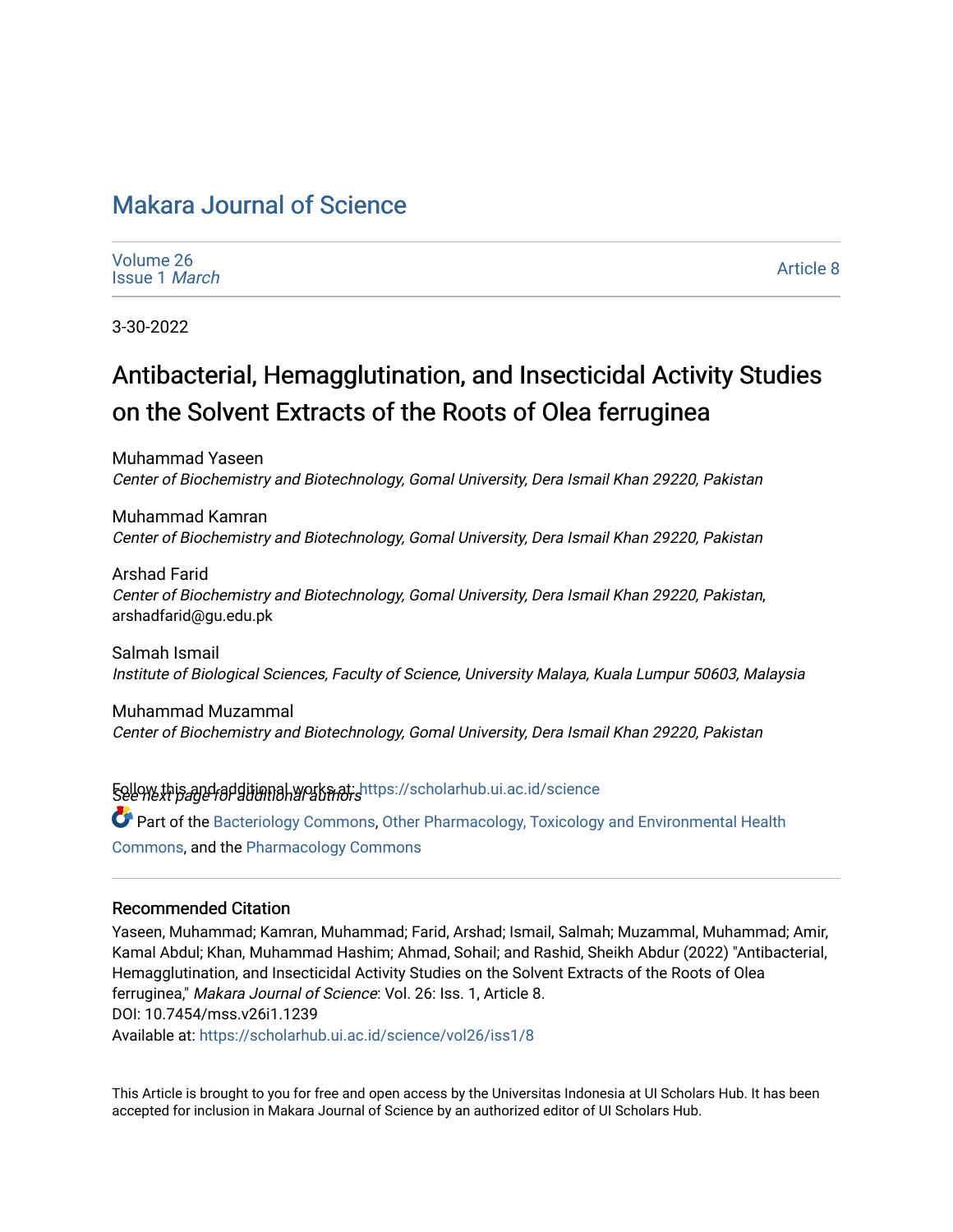## Antibacterial, Hemagglutination, and Insecticidal Activity Studies on the Solvent Extracts of the Roots of Olea ferruginea

#### Authors

Muhammad Yaseen, Muhammad Kamran, Arshad Farid, Salmah Ismail, Muhammad Muzammal, Kamal Abdul Amir, Muhammad Hashim Khan, Sohail Ahmad, and Sheikh Abdur Rashid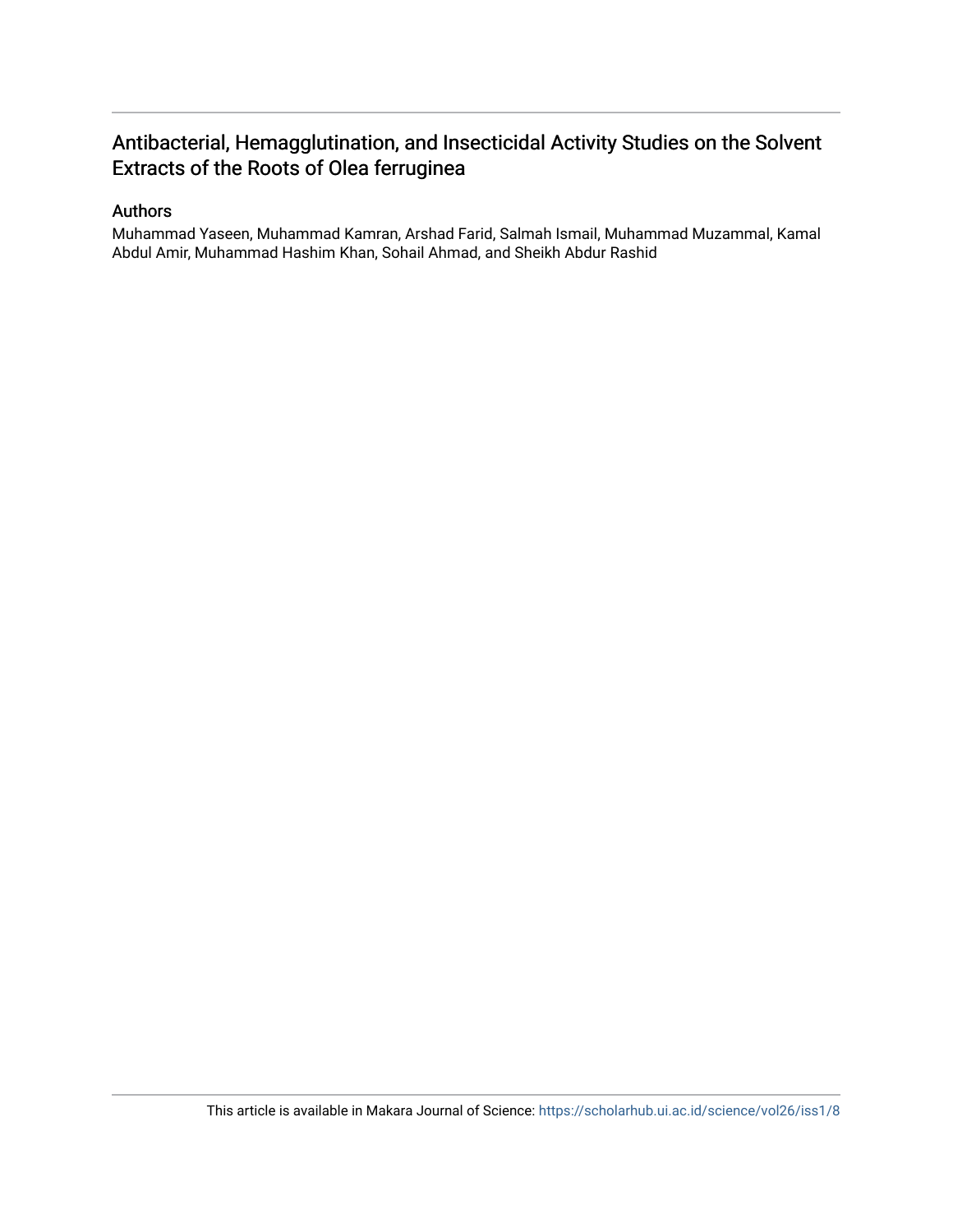### **Antibacterial, Hemagglutination, and Insecticidal Activity Studies on the Solvent Extracts of the Roots of** *Olea ferruginea*

Muhammad Yaseen<sup>1</sup>, Muhammad Kamran<sup>1</sup>, Arshad Farid<sup>1\*</sup>, Salmah Ismail<sup>2</sup>, Muhammad Muzammal<sup>1</sup>, Kamal Abdul Amir<sup>3</sup>, Muhammad Hashim Khan<sup>1</sup>, Sohail Ahmad<sup>1</sup>, and Sheikh Abdur Rashid<sup>4</sup>

1. Center of Biochemistry and Biotechnology, Gomal University, Dera Ismail Khan 29220, Pakistan 2. Institute of Biological Sciences, Faculty of Science, University Malaya, Kuala Lumpur 50603, Malaysia 3. Department of Biology, Islamabad Model College F11/1, Islamabad 44000, Pakistan 4. Faculty of Pharmacy Gomal University, Dera Ismail Khan 29220, Pakistan

*\*E-mail: arshadfarid@gu.edu.pk*

Received May 24, 2021 | Accepted February 25, 2022

#### **Abstract**

*Olea ferruginea* has been used to treat skin ailments, as well as kidney and ocular problems for a long time. The current study was designed with the aim of investigating and scientifically validating its widespread use. Chloroform, *n*-hexane, and ethyl acetate were used to assess the antibacterial, hemagglutination, and insecticidal properties of *O. ferruginea* roots. *Escherichia coli*, *Micrococcus luteus*, *Klebsiella pneumoniae*, and *Pseudomonas aeruginosa* were among the bacterial strains selected for assessing antibacterial activity. The results showed that ethyl-acetate (EtOAc) extract (56%) and chloroform (CHCl3) extract (56%) showed the widest zone of inhibition against *K. pneumonia*, while *n*-hexane extract (13.4%) had the lowest zone of inhibition against *P. aeruginosa*. All three extracts remained inactive against *M. luteus.* During hemagglutination activity, the CHCl<sup>3</sup> and EtOAc extracts, when used at different concentrations, only agglutinated the AB−ve and O+ve blood groups, respectively, while the *n*-hexane extract strongly agglutinated the A−ve and B−ve blood groups at different concentrations. The plant extracts were also checked for insecticidal activity against *Rhizopertha dominica*. The results also revealed the high mortality rate of CHCl<sub>3</sub> extract (70%) against *R. dominica* as compared to other extracts. The aforesaid activities suggest that the roots of *O. ferruginea* have excellent medicinal viability and contain a wide variety of agglutinins and lectins, as shown in this study.

*Keywords: antibacterial, chloroform, ethyl-acetate, hemagglutination, insecticidal, n-hexane, olea ferruginea*

#### **Introduction**

Medicinal plants are commonly used in both developing and developed countries due to their safety. To safeguard their health and treat diseases, the majority of Indians have access to or employ a variety of ancient medicines. These plants, such as herbs, are utilized as monotherapies and as supplements to other treatments. However, the lack of standardization, recognition, and pharmacopeial standards pose major hurdles in the use of these formulations [1]. In rural areas, herbal treatment plays a vital role as a domestic medicine for a variety of diseases in the form of local drugs derived from plants [2].

*Olea ferruginea*, a native broad-leaved tree species of the subcontinent that grows up to 10 meters tall and is found in subtropical, dry temperate, and moist temperate climates, is a common evergreen tree found in the mountains of Pakistan*.* It is also found in Southeastern

Europe, North Africa, Western Asia, Northern Iran, and the Mediterranean region [3, 4]. There are about 80 different names for *O. ferruginea* [5]. The genus *Olea* contains about 30 species [6], but the most common is *O. europaea* L [7], which is consumed as food. It is also used to lower blood sugar, lipid, and uric acid; treat diabetes, swelling, hypertension, respiratory and urinary tract infection, diarrhea, digestive and gastral diseases, asthma, hemorrhoids, rheumatism; and also used as an antiseptic mouthwash, laxative, and vasodilator [8, 9].

Oleuropein and oleacein, two secondary metabolites found in the leaves, exhibit hypoglycemic and hypotensive properties, respectively. The fruits and oil of *Olea*, which are key components of a substantial amount of the world's daily diet, are frequently studied for their nutritional value [10, 11]. For example, several studies have shown that olive leaf extract can lower blood pressure in animals, help avoid intestinal muscle spasms,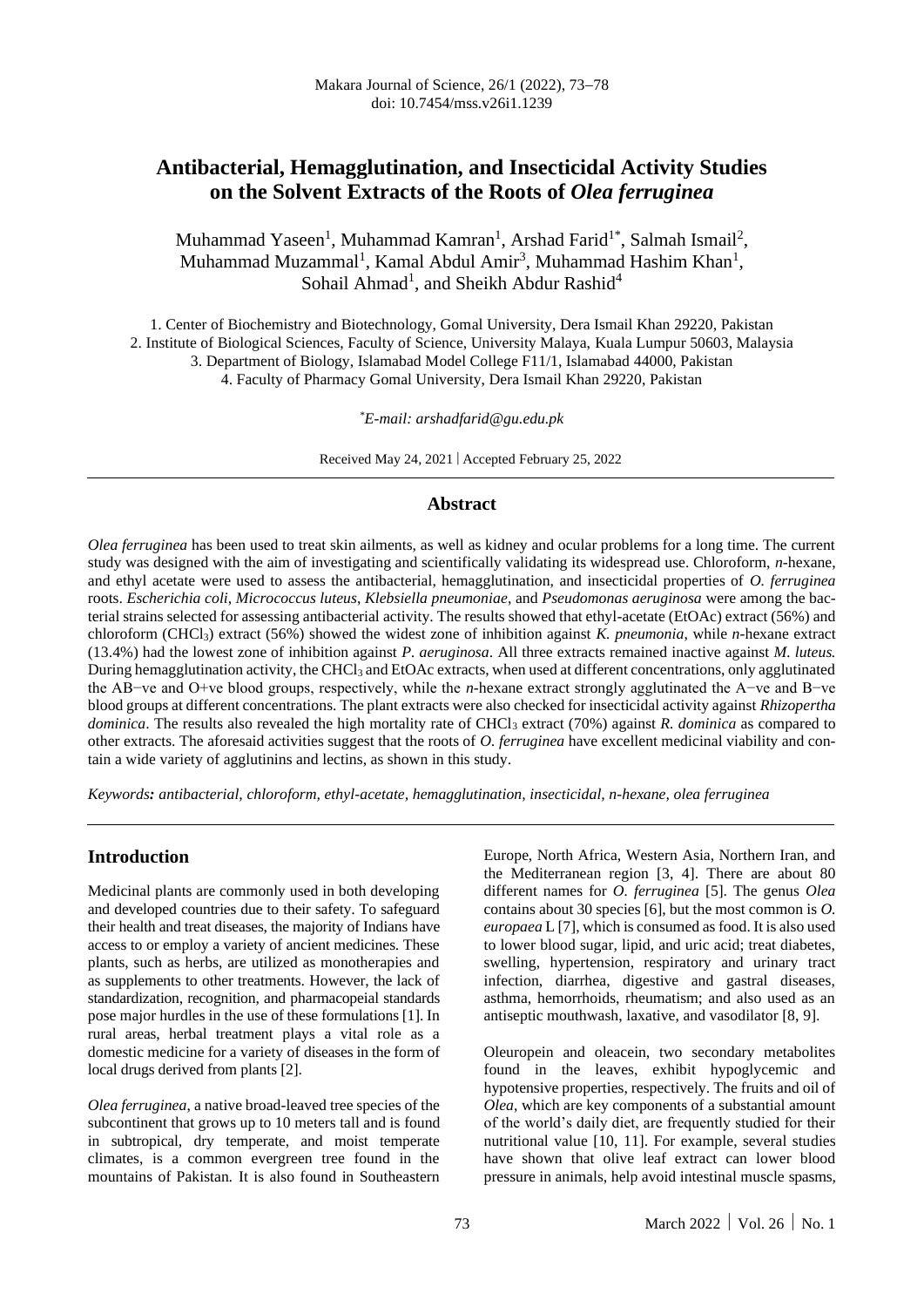and alleviate arrhythmia [12]. Numerous phenolic compounds, especially secoiridoids and iridoids, are extracted from olive plants [13]. In addition, its leaves, berries, and wood may also be used as fodder, oil, fuel, and building materials [14]. The antibacterial, hemagglutination, and insecticidal activities of *O. ferruginea* roots were investigated in the current work.

#### **Materials and Methods**

**Plant materials.** The plant roots were collected from the hilly areas of South Waziristan in 2018 and were identified in department of Botany, University of Peshawar, Pakistan. For the next step, the roots were dried under the shade at room temperature (25 °C  $\pm$  2 °C) for 2 weeks before being sliced into little pieces.

**Extraction.** The plant materials were grinded using an electric grinder to obtain a fine powder. The powder was soaked with chloroform, *n*-hexane, and ethyl-acetate solvents for the process of extraction. By constant shaking after every 24 h, the maceration was carried out at room temperature for 10 days. Whatman filter papers were used to filtrate the mixture after maceration. Each filtrate contained some amount of solvent and then evaporated by a rotary evaporator to obtain the crude extracts. The final extracts were saved in labelled bottles for further use.

**Hemagglutination activity.** The hemagglutination activities of fractions were tested against blood groups of human erythrocytes ABO [15]. Stock solutions of the sample at a concentration of 1 mg/mL were prepared and serially diluted for each solution.

Blood samples of normal volunteer individuals were obtained. The samples were centrifuged in order to obtain erythrocytes. Then, 2% erythrocyte solution with phosphate buffer (7.4) was prepared. About 1 mL of the 2% erythrocyte was collected with 1 mL of the test sample and incubated at  $\pm 25$  °C.

#### **Antibacterial Activity**

**Percent zone of inhibition.** Various extracts of *O. ferruginea* were tested for antibacterial activity against *Klebsiella pneumoniae, Escherichia coli, Pseudomonas aeruginosa,* and *Micrococcus luteus* by using the disc diffusion process [16]. An 18-hour-old culture of nutrient broth was transferred and spread on sterile nutrient agar plates to create bacterial lawns. Sterile 6 mm discs with test extracts were placed on the plates with broth media. Next, 3 mg of extract was dissolved in 1 mL of DMSO as a stock solution to prepare the test samples. The plates were incubated for 24 hours at 37 °C. The positive control was amoxicillin, and the negative control was DMSO. In comparison to the positive control, the percentage of inhibition zone was calculated in mm, as shown below.

$$
Percent Inhibition = \frac{Zone \ of \ Inhibition \ of \ Sample}{Zone \ of \ Inhibition \ of \ Standard} \ X \ 100
$$
\n(1)

**Insecticidal activity.** Insecticidal activity against the insect *Rhyzopertha dominica* was performed with some modification [17]. The stored grain pests were reared in the plastic bottles containing breeding media (sterile). The stock solution was made by dissolving 200 mg of plant extract in 3 mL of methanol. The filter paper was cut on the first day and placed onto petri dishes, after which the sample solutions of each extract were placed on the dishes. The plates were left overnight to allow the organic solvents in the samples to fully evaporate. On the second day, 10 healthy insects were transferred to each plate. The plates were then incubated for 3 days at 27 °C in a growth chamber with 50% relative humidity. After every 24 h of incubation, the number of insects that survived on each plate was counted and recorded. Methanol was used as a negative control, while permethrin was used as a positive control. The percentage of insects that died was estimated as follows:

$$
Percentage \; Mortality = \frac{100 - No. \, of \; Insects \; in \; Test}{No. \; of \; Insects \; Alice \; in \; Control} \; X \; 100
$$
\n
$$
\tag{2}
$$

#### **Results and Discussion**

**Hemagglutination activity.** Agglutinins and lectins are proteins found in both plants and animals with the ability to bind to definite mono or oligosaccharides. Phytolectins or phyto-agglutinins are proteins found in plants; they have an advantage over animal lectins in the sense that they are more abundant and economical [18]. Lectins can be used to determine the sugar constituents of control cells and those of tumor cells, because they specifically bind to various sugar constituents on the surface of cells or in solutions [19]. Lectins also play a role in the structure, function, and approximation of virus particles, as well as the agglutination of RBCs [20].

When *O. ferruginea* root extracts were interacted with human erythrocytes, smooth buttons formed at the bottom of the test tubes. Some extracts (at 1 mg/mL) demonstrated hemagglutination activity against human erythrocytes, while others did not. Due to the various uses of lectins listed above, the solvent extracts of *O. ferruginea* roots were selected for hemagglutination activity against the human erythrocyte blood groups (ABO). The results are shown in Table 1. As can be seen, the  $CHCl<sub>3</sub>$  extract revealed strong activity against the AB<sup>−</sup> blood group at concentrations of 1:4 and 1:16, while it showed moderate and weak activity at concentrations of 1:2 and 1:8 against the same blood group. The CHCl<sub>3</sub> extract remained inactive against the other blood groups. Similarly, the *n*-hexane extract revealed strong agglutination activity against the A<sup>−</sup> blood group at concentrations of 1:8 and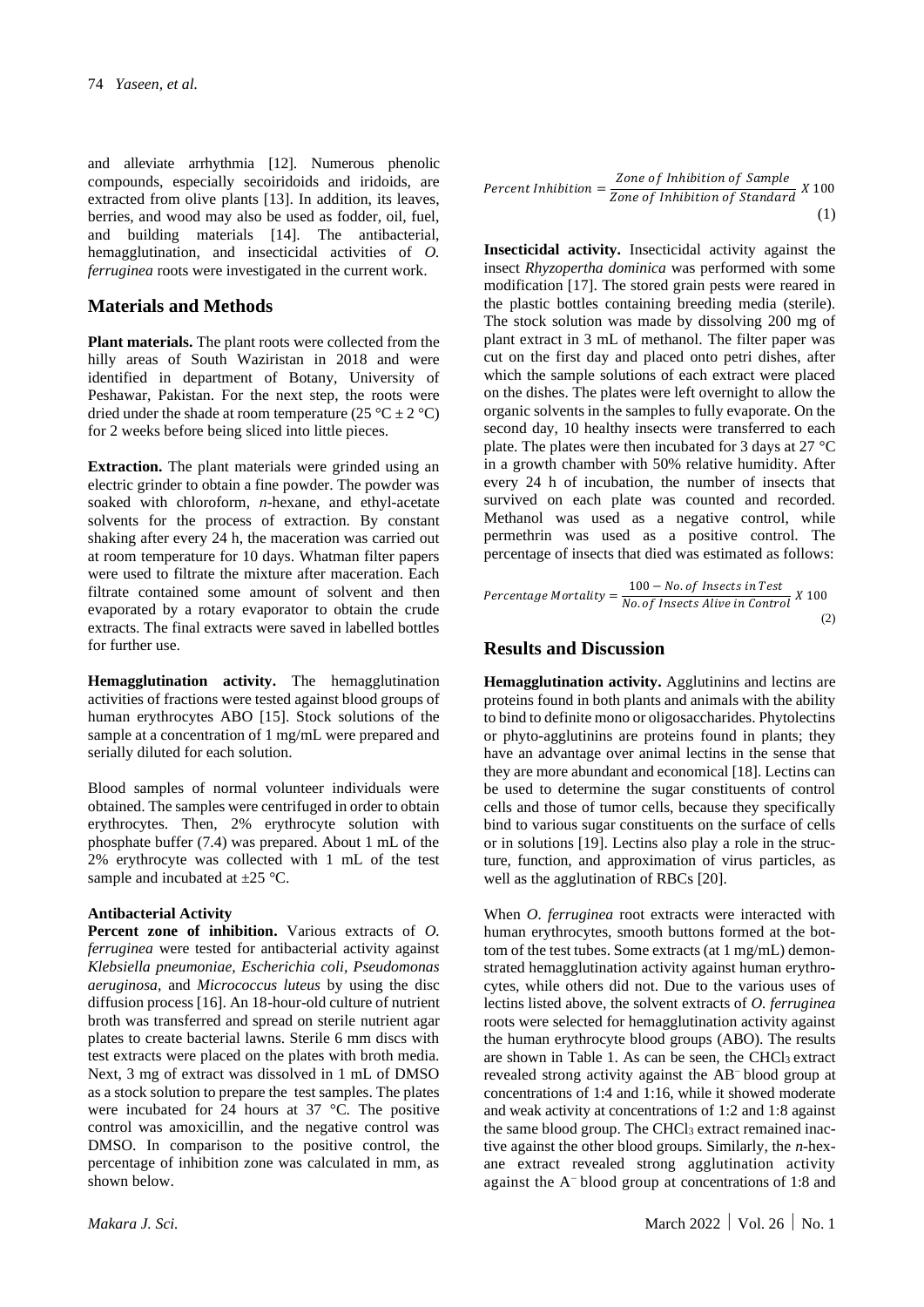1:16, as well as in the B<sup>−</sup>blood group at concentrations of 1:2 and 1:16. In comparison, it showed moderate activity against the same blood group (i.e., B<sup>-</sup> blood group) at concentrations of 1:4 and 1:8. The *n*-hexane extract remained inactive against other blood groups. Therefore, the EtOAc fraction does not have the ability to agglutinate erythrocytes of any blood group at any concentration except  $O +$ , showing a weak agglutination activity against it at a concentration of 1: 8.

**Antibacterial activity.** Many plant extracts have shown efficacy against a wide range of pathogenic bacteria and fungi. For example, the solvent extracts of *Bunium bulbocastanum, Justicia zelanica, Thymus vulgaris,* and *Seriphidium kurramense* demonstrated significant antibacterial activities against several harmful bacteria and fungi. Antimicrobial properties have also been discovered in extracts from plants, such as lemon, *Lantana camara*, guava, *Strobilanthes urticifolia*, pomegranate, and *Acacia nilotica*, among others [21]. In the current study, various forms of *O. ferruginea* root extracts were tested for antibacterial activity, with the results indicating that the CHCl<sup>3</sup> and EtOAc extracts against *Klebsiella pneumonia* presented the widest zone of inhibition (56 mm). Similarly, CHCl<sub>3</sub> extract was more active  $(44.44 \text{ mm})$ against *E.coli*, while the EtOAc and *n*-hexane extracts showed 25 mm and Zero/No zones of inhibition, respectively. Against *P. aeruginosa*, the EtOAc, CHCl<sub>3</sub>, and *n*-hexane extracts showed 21, 17, and 13 mm zones of inhibition, respectively. All three extracts remained inactive against *M. luteus.* Figures 1 and 2 summarize the antibacterial results.

**Insecticidal activity.** Plant extracts contain a variety of active chemicals that are extremely beneficial to plant defense against a variety of insect pests. For example*, Artemisia argyi, Cannabis indica*, and *Citrullus colocynthis* leaf extracts showed strong insecticidal effectiveness against major crop insects [22]. Using the impregnated filter paper process [23], various extracts of *O. ferruginea* roots were checked for insecticidal activity against *R. dominica*. As shown in Figure 3, the CHCl<sub>3</sub> extract showed strong activity (70%) on its first day and poor insecticidal activity (10%) on its second and third days. In addition, the EtOAc extract showed low insecticidal activity (20%), while the *n*-hexane extract did not have insecticidal activity at all against *R. dominica*. Positive control indicates 100% mortality and, in the case of negative control, 0% mortality.

According to the findings, the current study's key weakness is the lack of *in vivo* trials. Furthermore, the study was only limited to certain solvent extracts, which should be expanded in the future to better investigate the therapeutic effects of the *O. ferruginea* roots. Furthermore, because our investigation was confined to only a few bacterial strains, i.e., *K. pneumonia*, *E. coli*, *P. aeruginosa*, and *M. luteus*, Future studies should be undertaken to further screen the antimicrobial activities against diverse pathogenic bacterial species. This can be achieved by further exploring the medicinal relevance of the chosen plant. The foregoing findings show that plant extracts have potent antibacterial and insecticidal properties against a variety of microorganisms and insects, which should be investigated further by isolating and characterizing compounds from these extracts.

|                                                                                     | CHCl <sub>3</sub> |       |        |           | n-hexane |      |           | <b>EtOAc</b> |     |               |        |      |
|-------------------------------------------------------------------------------------|-------------------|-------|--------|-----------|----------|------|-----------|--------------|-----|---------------|--------|------|
| <b>Blood Groups</b>                                                                 | $\ddot{5}$        | $1:4$ | 1:8    | 1:16      | 1:2      | 1:4  | 1:8       | 1:16         | 1:2 | $\ddot{ }$ :1 | 1:8    | 1:16 |
| $\mathbf{A}\mathbf{B}^+$                                                            |                   |       |        |           |          |      |           |              |     |               |        |      |
| $AB^-$                                                                              | $++$              | $+++$ | $^{+}$ | $\!++\!+$ |          |      |           |              |     |               |        |      |
| $\mathrm{A}^+$                                                                      |                   |       |        |           |          |      |           |              |     |               |        |      |
| $\mathrm{A}^-$                                                                      |                   |       |        |           |          |      | $+++$     | $+++$        |     |               |        |      |
| $\mathbf{B}^+$                                                                      |                   |       |        |           |          |      |           |              |     |               |        |      |
| $\mathbf{B}^-$                                                                      |                   |       |        |           | $+++$    | $++$ | $^{++}\,$ | $^{+++}$     |     |               |        |      |
| $\mathrm{O}^+$                                                                      |                   |       |        |           |          |      |           |              |     |               | $^{+}$ |      |
| $\mathrm{O}^-$                                                                      |                   |       |        |           |          |      |           |              |     |               |        |      |
| Weak $(+)$ , Moderate $(++)$ , Strong $(++)$ , No hemagglutination activity $(-)$ , |                   |       |        |           |          |      |           |              |     |               |        |      |

**Table 1. Hemagglutination Activity of** *Olea ferruginea* **Root Extracts Against Human Blood Groups**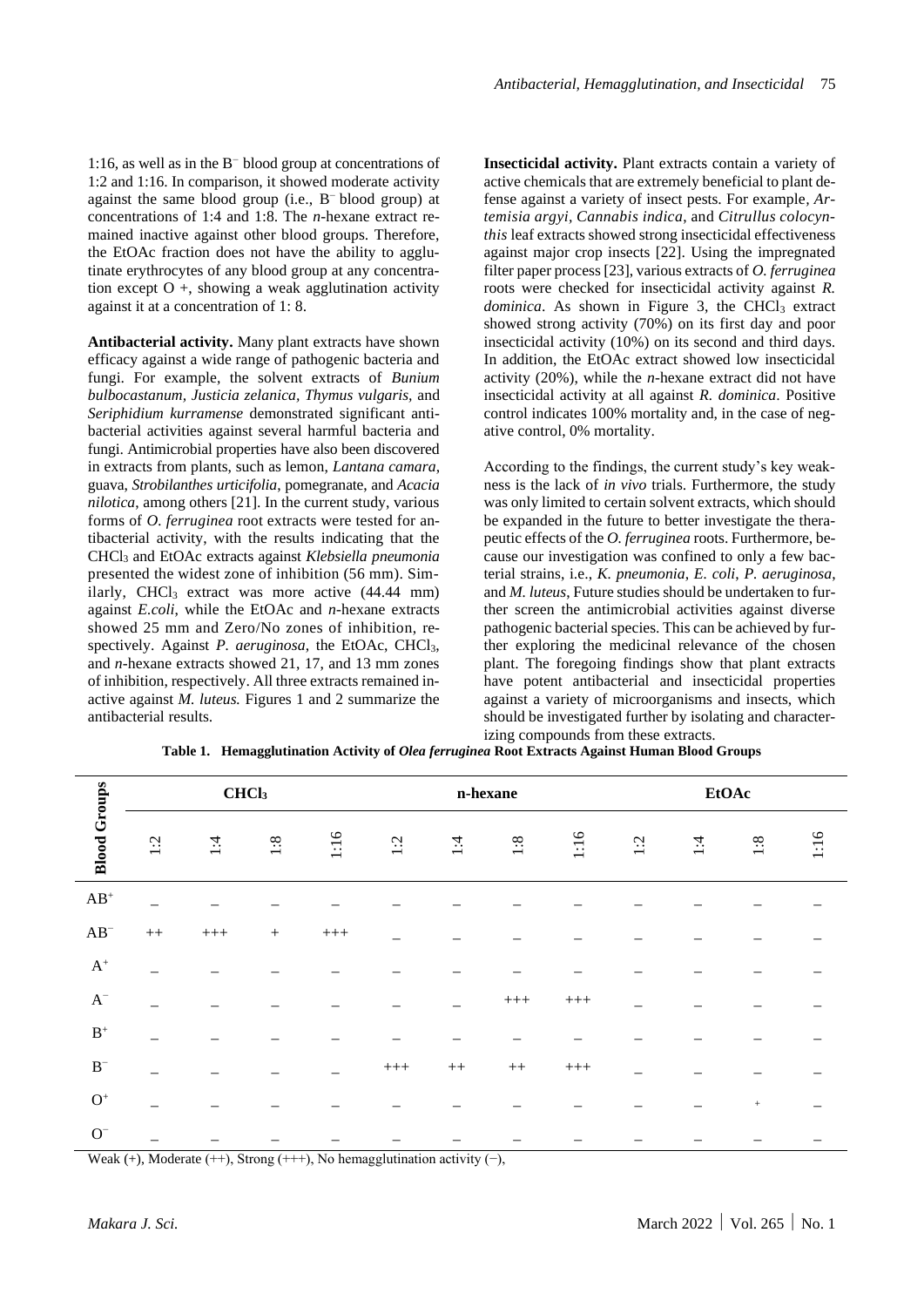#### 76 *Yaseen, et al.*



**Figure 1. The Antibacterial Activity of the CHCL3, n-Hexane and EtOAc Extracts of** *Rhizopertha dominica* **Against the Test Bacteria**



**Figure 2. (a, b) The CHCl<sup>3</sup> and EtOAc Extracts with the Widest Zone of Inhibition (56 mm) Against** *Klebsiella pneumonia***, (c) The EtOAc and** *n***-hexane Extracts with 25 mm and Zero/No Zones of Inhibition, Respectively**



**Figure 3. Insecticidal Activities of the CHCL3,** *n***-hexane and EtOAc Extracts Against** *Rhizopertha dominica*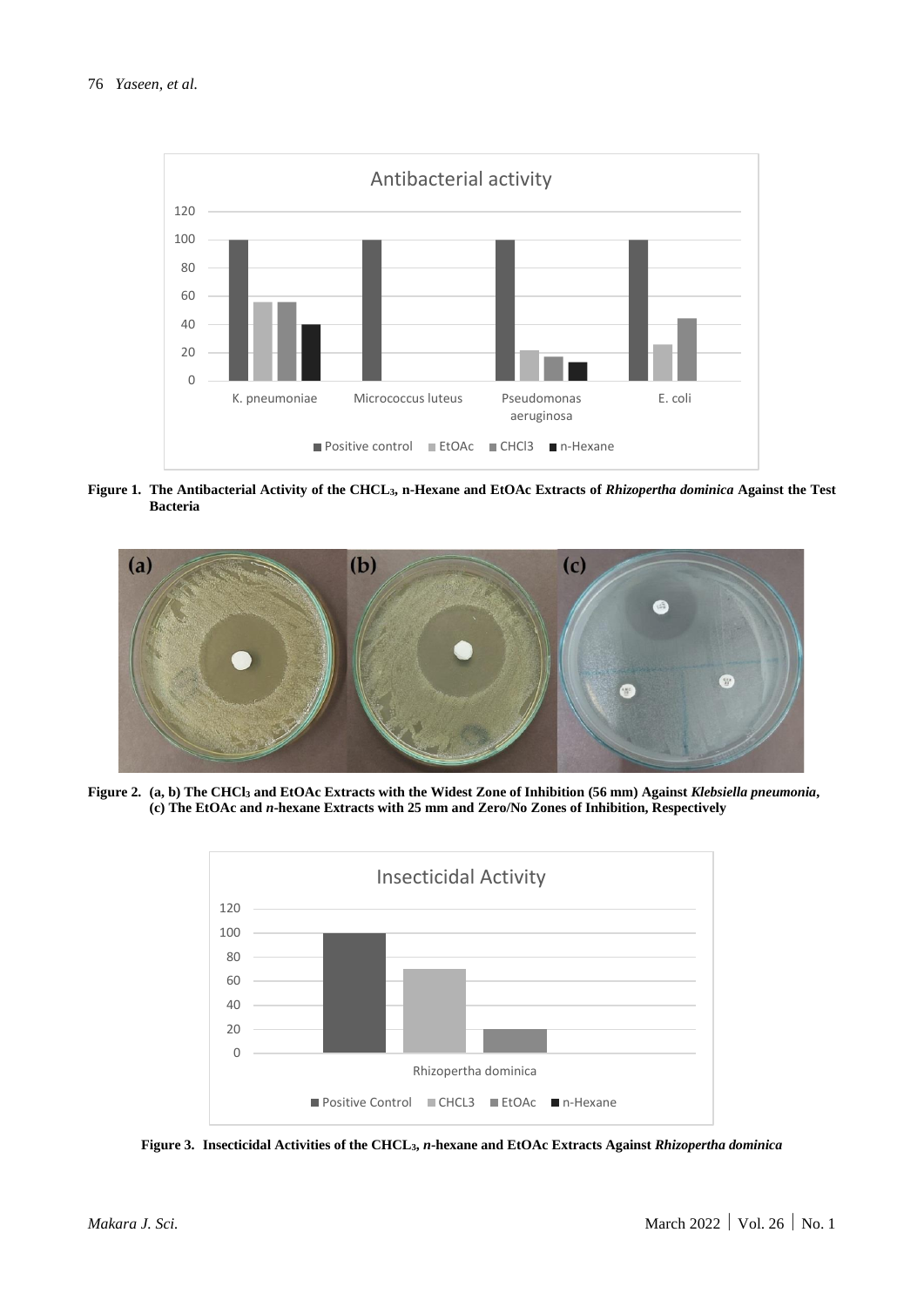#### **Conclusion**

The current study clearly demonstrated that the roots of *O. ferruginea* contained lectins and can be a beneficial source of phytolectins in small amounts. This material was also able to agglutinate the blood when tested at various concentrations. Furthermore, *O. ferruginea* plant extracts have powerful insecticidal and antibacterial properties. Based on the above findings, it can be inferred that the study should be expanded to include the separation of biochemical compounds, which can provide researchers with a new avenue to explore the plant's other medicinal properties.

#### **Acknowledgements**

The authors gratefully acknowledge Gomal Center of Biochemistry and Biotechnology, Gomal University D.I. Khan, KPK, Pakistan, for providing lab facility for this research work.

#### **References**

- [1] Vaidya, A.D., Devasagayam, T.P. 2007. Current status of herbal drugs in India: an overview. J. Clin. Biochem. Nutr. 41(1): 1–11, https://doi.org/10.31 64/jcbn.2007001.
- [2] Bano, A., Ahmad, M., Hadda, T.B. 2014. Quantitative ethnomedicinal study of plants used in the skardu valley at high altitude of Karakoram-Himalayan range, Pakistan. J. Ethnobiol. Ethnomed. 10: 43, https://doi.org/10.1186/1746-4269-10-43.
- [3] Zohary, D., Hopf, M., Weiss, E. 2012. Domestication of Plants in the Old World: The origin and spread of domesticated plants in Southwest Asia, Europe, and the Mediterranean Basin. Oxford University Press on Demand.
- [4] Ahmad, B., Ali, N., Bashir, S., Choudhary, M.I., Azam, S., Khan, I. 2009. Parasiticidal, antifungal and antibacterial activities of Onosma griffithii Vatke. Afr. J. Biotechnol. 8: 19.
- [5] Medail, F., Quezel, P., Besnard, G., Khadari, B. 2001. Systematics, ecology and phylogeographic significance of Olea europaea L. ssp. maroccana (Greuter & Burdet) P. Vargas *et al*., a relictual olive tree in south-west Morocco. Bot. J. Linn. Soc. 137(3); 249–266, https://doi.org/10.1111/j.1095- 8339.2001.tb01121.x.
- [6] Bracci, T., Busconi, M., Fogher, C., Sebastiani, L. 2011. Molecular studies in olive (Olea europaea L.): overview on DNA markers applications and recent advances in genome analysis. Plant. Cel. Rep. 30(4): 449–462, https://doi.org/10.1007/s00299-010-0991- 9.
- [7] Kaniewski, D., Van Campo, E., Boiy, T., Terral, J.F., Khadari, B., Besnard, G. 2012. Primary domestication and early uses of the emblematic olive tree: palaeobotanical, historical and molecular

evidence from the Middle East. Biol. Rev. 87(4): 885–899, https://doi.org/10.1111/j.1469-185X.201 2.00229.x.

- [8] Sarwar, M.F., Sarwar, M.H., Sarwar, M., Qadri, N.A. and Moghal, S., 2013. The role of oilseeds nutrition in human health: A critical review. J. Cereals Oilseeds. 4(8): 97–100, https://doi.org/ 10.5897/JCO12.024.
- [9] Deng, J., Xu, Z., Xiang, C., Liu, J., Zhou, L., Li, T., Yang, Z., Ding, C. 2017. Comparative evaluation of maceration and ultrasonic-assisted extraction of phenolic compounds from fresh olives. Ultrason Sonochem. 37: 328–334, https://doi.org/10.1016/j.u ltsonch.2017.01.023.
- [10] Boskou, D. 2008. Phenolic compounds in olives and olive oil. Olive Oil Minor Constituents Health. 1, https://doi.org/10.1201/9781420059946.ch3.
- [11] Susalit, E., Agus, N., Effendi, I., Tjandrawinata, R.R., Nofiarny, D., Perrinjaquet-Moccetti, T., Verbruggen, M. 2011. Olive (*Olea europaea*) leaf extract effective in patients with stage-1 hypertension: comparison with Captopril. Phytomed. 18(4): 251–258, https://doi.org/10.101 6/j.phymed. 2010.08.016.
- [12] Mehmood, A., Murtaza, G. 2018. Phenolic contents, antimicrobial and antioxidant activity of *Olea ferruginea* Royle (*Oleaceae*). BMC Complem. Altern. Med. 18(1): 1–6, https://doi.org/ 10.1186/s1 2906-018-2239-0.
- [13] Bendini, A., Cerretani, L., Carrasco-Pancorbo, A., Gómez-Caravaca, A.M., Segura-Carretero, A., Fernández-Gutiérrez, A., Lercker, G. 2007. Phenolic molecules in virgin olive oils: a survey of their sensory properties, health effects, antioxidant activity and analytical methods. An overview of the last decade Alessandra. Mol. 12(8): 1679–1719, https://doi.org/10.3390/12081679.
- [14] Ahmed, M., Khan, N., Wahab, M., Hamza, S.A.L.M.A., Siddiqui, M.F., Nazim, K., Khan, M.U. 2009. Vegetation structure of *Olea ferruginea* Royle forests of lower Dir district of Pakistan. Pak. J. Bot. 41(6): 2683–2695.
- [15] Farid, A., Ahmad, B., Yasin, M., Haq, F., Khan, M. B., Khan, S. 2017. Haemagglutination and Antibacterial activities of Strobilanthes urticifolia Wall. ex Kuntze. Int. J. Biosci. 11(4): 35–40, http://dx.doi.org/10.12692/ijb/11.4.35-40.
- [16] Farid, A., Shah, A.H., Ayaz, M., Amin, A., Yaseen, M., Ullah, H., Haq, F. 2012. Comparative study of biological activity of glutathione, sodium tungstate and glutathione-tungstate mixture. Afr. J. Biotechn. 11(45): 10431–10437.
- [17] Ali, A., Tabanca, N., Demirci, B., Raman, V., Budel, J.M., Baser, K., Khan, I.A. 2020. Insecticidal and biting deterrent activities of Magnolia grandiflora essential oils and selected pure compounds against Aedes aegypti. Mol. 25(6): 1359, http://dx.doi: 10.3390/molecules25061359.